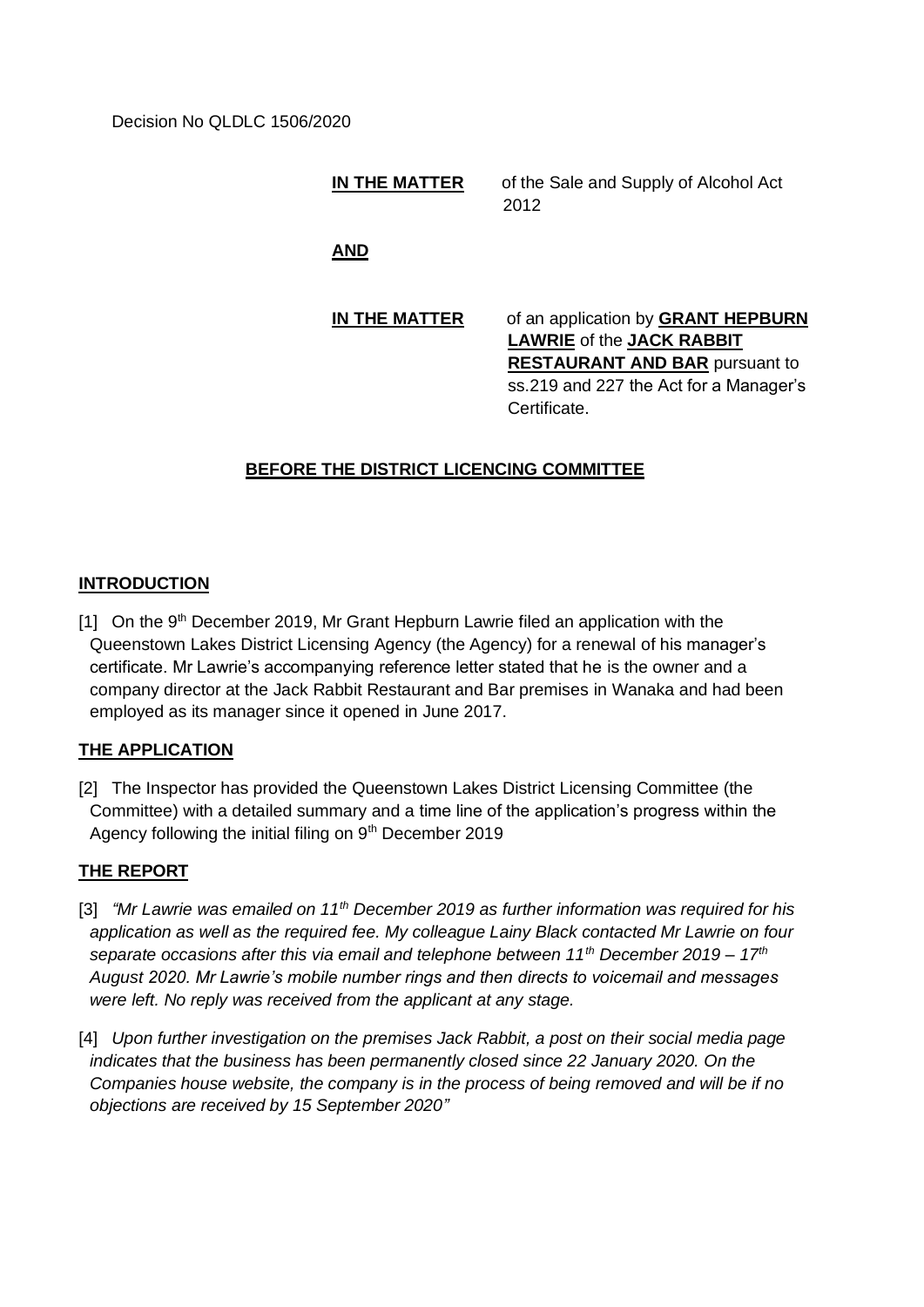### **THE HEARING**

[5] A Notice of Hearing for Wednesday  $2<sup>nd</sup>$  September 2020 to consider the application at the Queenstown Lakes District Council Chambers was issued n Wednesday 19<sup>th</sup> August 2020. As the application is of a kind as listed in s191 (3) (b) the quorum necessary to consider and determine the application is one member who must be the chairperson.

[6] The Committee has three permanent members that are council commissioners that meet the qualification necessary s191 (2)

[7] The meeting was convened at 1.00pm. In attendance were Ms Jessica Mason and Ms Lainy Black, both Agency regulatory support officers, and appearing to assist the proceedings was the Licensing Inspector Ms RM Scoons. The Committee was represented by Commissioner J M Mann. The applicant, Mr Lawrie did not appear.

[8] The Inspector, Ms Scoons presented a final submission that in addition to summarising her report to the Agency included the hollowing observation.

*"The application could not be processed due to the failure of the applicant to respond to repeated attempts by (the Agency) to reach him. This would seem to cast doubt on Mr Lawrie's commitment to the application and thus his suitability to hold a Managers Certificate".*

- [9] The Inspector went on to remind the committee that s227 of the Act directs us to have regard to the following matters
	- *(a) the applicant's suitability to be a manager*
	- *(b) any convictions recorded against the applicant;*

*(c) any experience, in particular recent experience that the applicant has had in managing any premises or conveyance in respect of which a licence was in force*

*(d) any relevant training, in particular recent training, that the applicant has undertaken and evidence that the applicant holds the prescribed qualification required under section 218;*

*(e) any matters dealt with in any report under section 225 of this Act."*

#### **DECISION**

[10] The committee agrees with the Inspector. The applicant, Mr Lawrie has been given ample opportunity to engage in the process required to determine whether or not he is a suitable person to be a certificated manager. The Agency has not had any response to their initiatives nor have they had any other contact with the applicant since the initial application in early December. Mr Lawrie's lack of commitment brings into question his motivation and suitability to hold a Manager's Certificate. Accordingly, the committee rules pursuant to s 221(1) of the Act that the above application for a Manager's Certificate is refused.